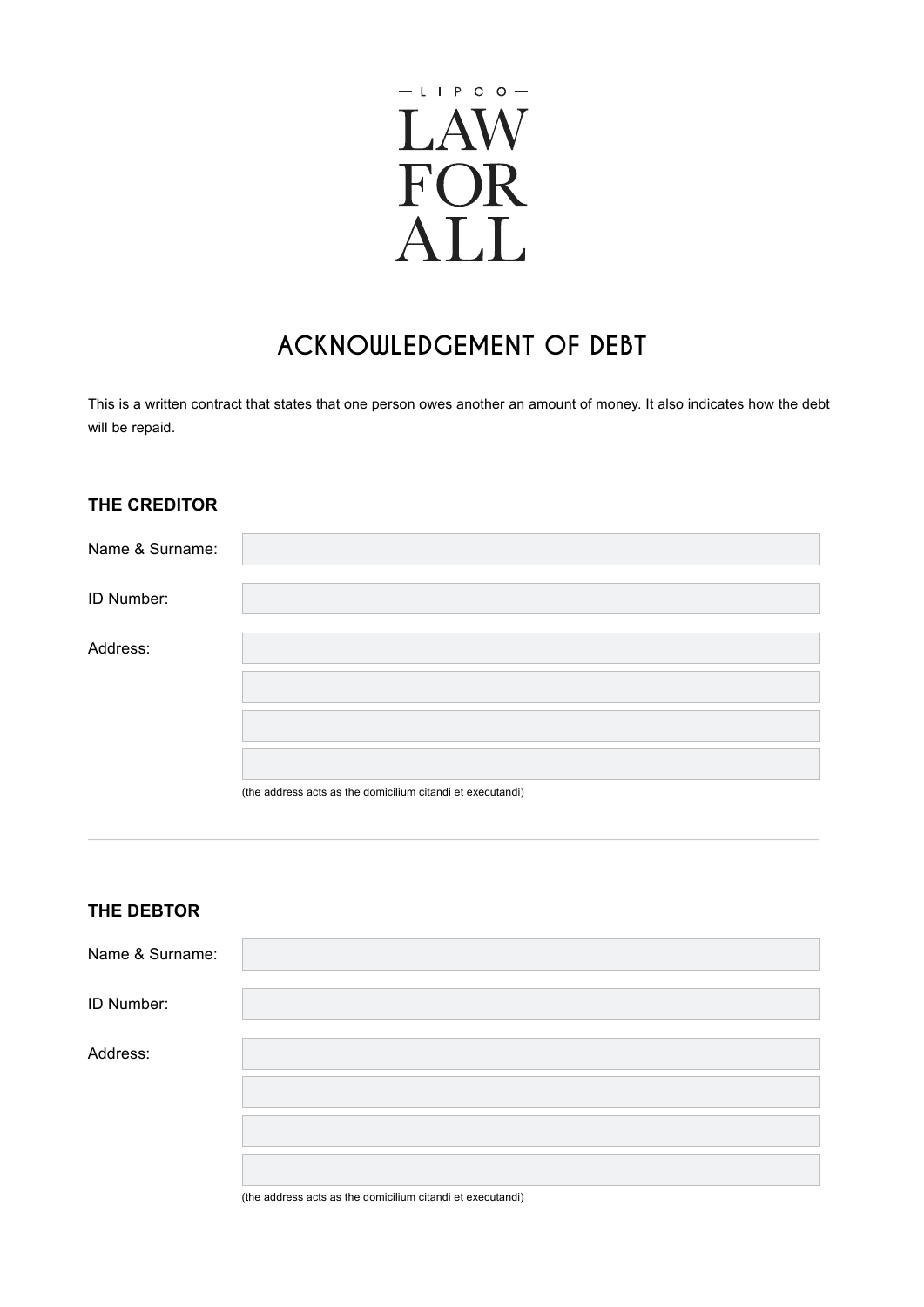## **2. THE DEBT**

The Debtor agrees and acknowledges that:

2.1. the debt arose due to the following facts and reasons:

#### 2.2. he/she is indebted to the Creditor and has an obligation to repay an outstanding debt amount of

| R       | Insert amount | Insert amount in words                                                             | and has agreed to an interest |
|---------|---------------|------------------------------------------------------------------------------------|-------------------------------|
| rate of |               | % per month / per annum from the date that the obligation becomes due and payable. |                               |
|         |               |                                                                                    |                               |

## **3. REPAYMENT OF THE DEBT**

The Debtor agrees to repay the outstanding debt amount:

| 3.1. | in instalments of R    | Insert amount                                                  | Insert amount in words                                                                                                                                                                           | p/m |
|------|------------------------|----------------------------------------------------------------|--------------------------------------------------------------------------------------------------------------------------------------------------------------------------------------------------|-----|
| 3.2. | over a period of       | months,                                                        |                                                                                                                                                                                                  |     |
| 3.3. | from the<br>of<br>Day  | Month                                                          | 20 Year                                                                                                                                                                                          |     |
| 3.4. |                        |                                                                | After payment of the first instalment, all further instalments will be paid every consecutive month, on the same<br>day of the month, until the outstanding debt amount has been repaid in full. |     |
| 3.5. |                        | Payment must be made directly into the following Bank Account: |                                                                                                                                                                                                  |     |
|      | Bank:                  |                                                                |                                                                                                                                                                                                  |     |
|      | Branch Code:           |                                                                |                                                                                                                                                                                                  |     |
|      | Account Holder:        |                                                                |                                                                                                                                                                                                  |     |
|      | Account Type:          |                                                                |                                                                                                                                                                                                  |     |
|      | <b>Account Number:</b> |                                                                |                                                                                                                                                                                                  |     |

Initials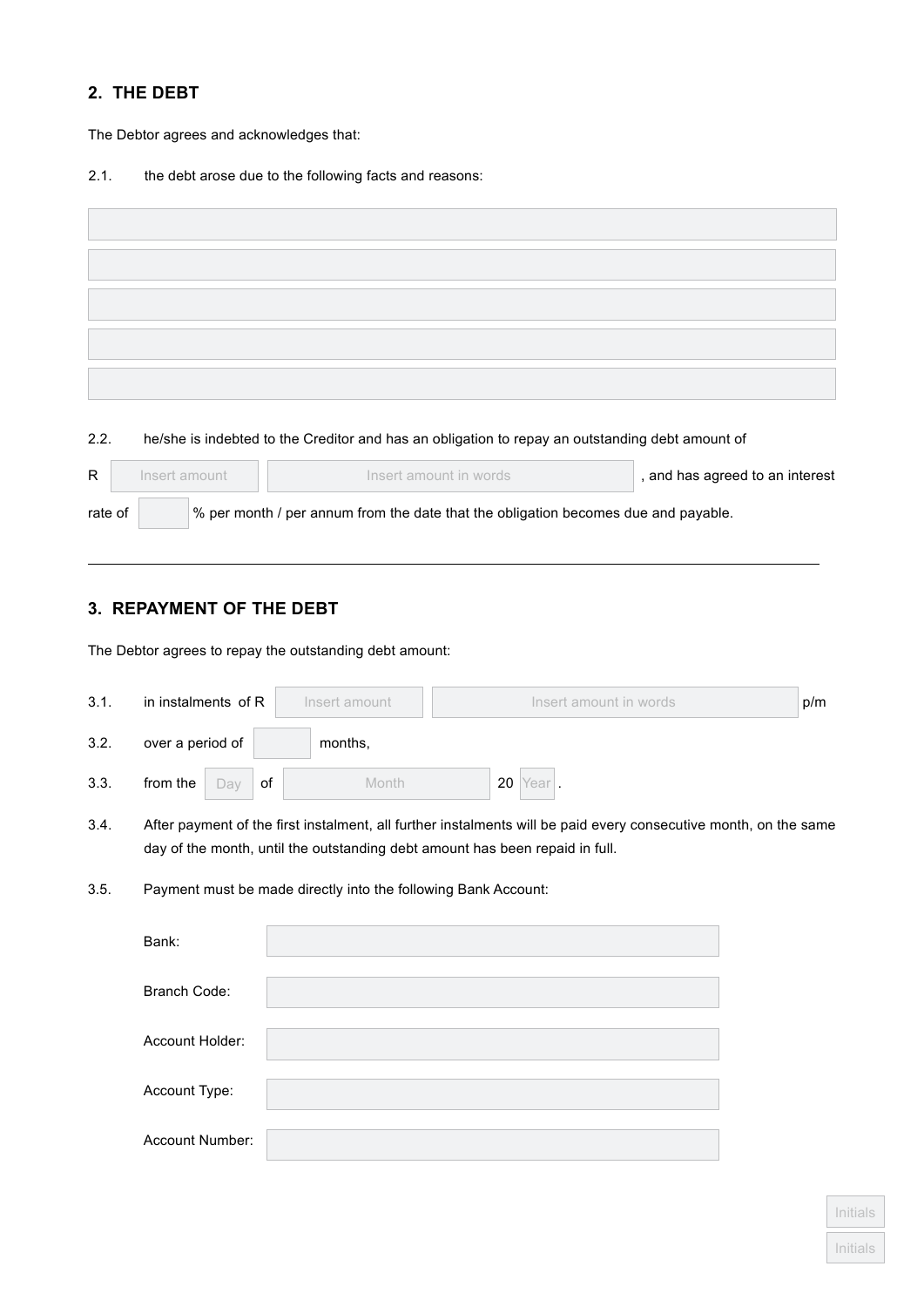## **4. DEFAULT & FAILURE TO PAY**

- 4.1. The Debtor agrees to repay the outstanding debt amount.
- 4.2. Should the Debtor fail to honour the terms of this agreement by not making payment on the due date/s, the full balance of the outstanding debt amount, as well as all legal costs becomes due and payable.
- 4.3. The Creditor will then proceed to demand immediate payment of the full balance of the outstanding debt amount, and legal costs.
- 4.4. Should the Debtor fail to make immediate payment of the full balance of the outstanding debt amount, the Creditor will proceed to apply for judgement in the relevant Magistrate's Court.
- 4.5. The Debtor consents to judgement in favor of the Creditor, for the outstanding amount including all legal costs. (S57 or S58 of the *Magistrate's Court Act 32* of 1944)

#### **5. ADDITIONAL Ts & Cs**

- 5.1. This document represents the entire agreement between the Creditor and the Debtor.
- 5.2. No changes in the terms, or obligation in terms of agreement (novation) or cancellation will have any effect, unless made in writing and signed by both the Creditor and the Debtor.
- 5.3. All correspondence and legal notices will be served at the address nominated by the Creditor and the Debtor, as *domicilium citandi et executandi*.
- 5.4. The Debtor abandons the benefits of legal exception of no value received, revision of account, mistakes in calculation of the outstanding amount, and no reason for obligation to repay the outstanding amount.
- 5.5. The Debtor agrees that he/she was fully aware of and understood all the terms and conditions set out in this acknowledgement that, at its commencement.

## **6. SIGNATURES**

| Signed at     | Place     | of<br>Day<br>on | Month     | $20$ Year. |
|---------------|-----------|-----------------|-----------|------------|
| The Creditor: | Signature |                 |           |            |
| Witnesses:    | Signature |                 | Witness 1 |            |
|               | Signature |                 | Witness 2 |            |